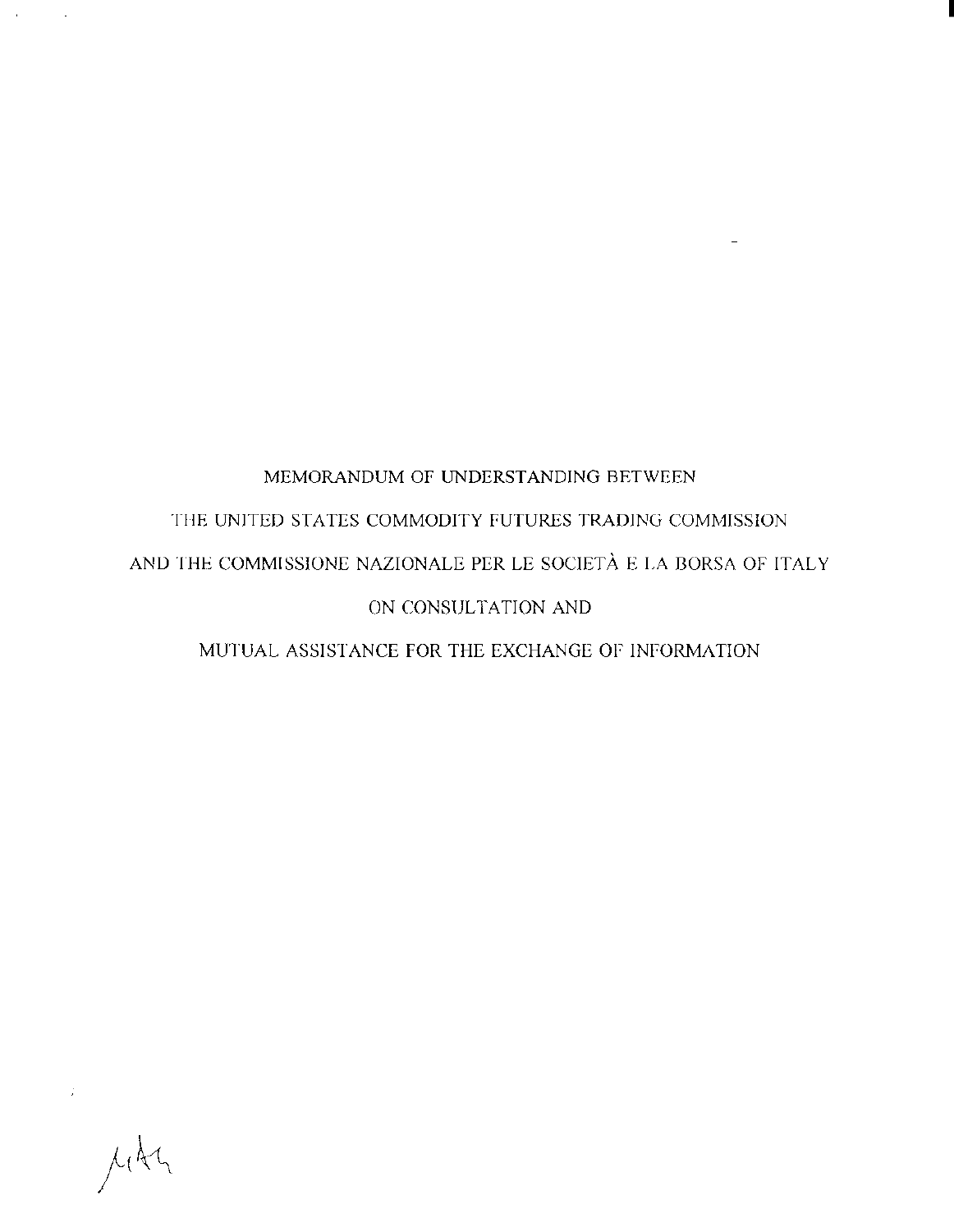### MEMORANDUM OF UNDERSTANDING

I

The United States Commodity Futures Trading Commission and the Commissione Nazionale per le Societa e la Borsa of Italy acknowledge the importance of ensuring compliance with and enforcement of the futures and options laws and regulations of the United States and Italy. In light of the increasing international activity in futures and options transactions, and the need for mutual cooperation in order to facilitate the performance of their respective duties, the Commodity Futures Trading Commission and the Commissione Nazionale per le Società e la Borsa have reached the following understanding with respect to consultations and mutual assistance for the exchange of information. The following understandings do not create legally binding obligations on the authorities or supersede domestic law.

#### CLAUSE I DEFINITIONS

For the purposes of this Memorandum of Understanding (Memorandum):

- (a) "Authority" means:
	- (i) the Commodity Futures Trading Commission of the United States (CFTC); and
	- (ii) the Commissione Nazionale per le Società e la Borsa of Italy (CONSOB).
- (b) "requested Authority" means an Authority to whom a request under this Memorandum is made.
- (c) "requesting Authority" means an Authority making a request under this Memorandum.
- (d) "person" means a natural person or legal entity, trustee, or partnership.
- (c) "futures business" means any person involved, in whole or in part, in effecting transactions in futures and options for the benefit of others, or otherwise soliciting such transactions for execution; operating as an introducing broker; buying and selling futures and options for one's own account by persons regulated or subject to regulation by the authorities; and advising others for compensation.
- (f) "futures processing business" means a clearing organization.

Map 421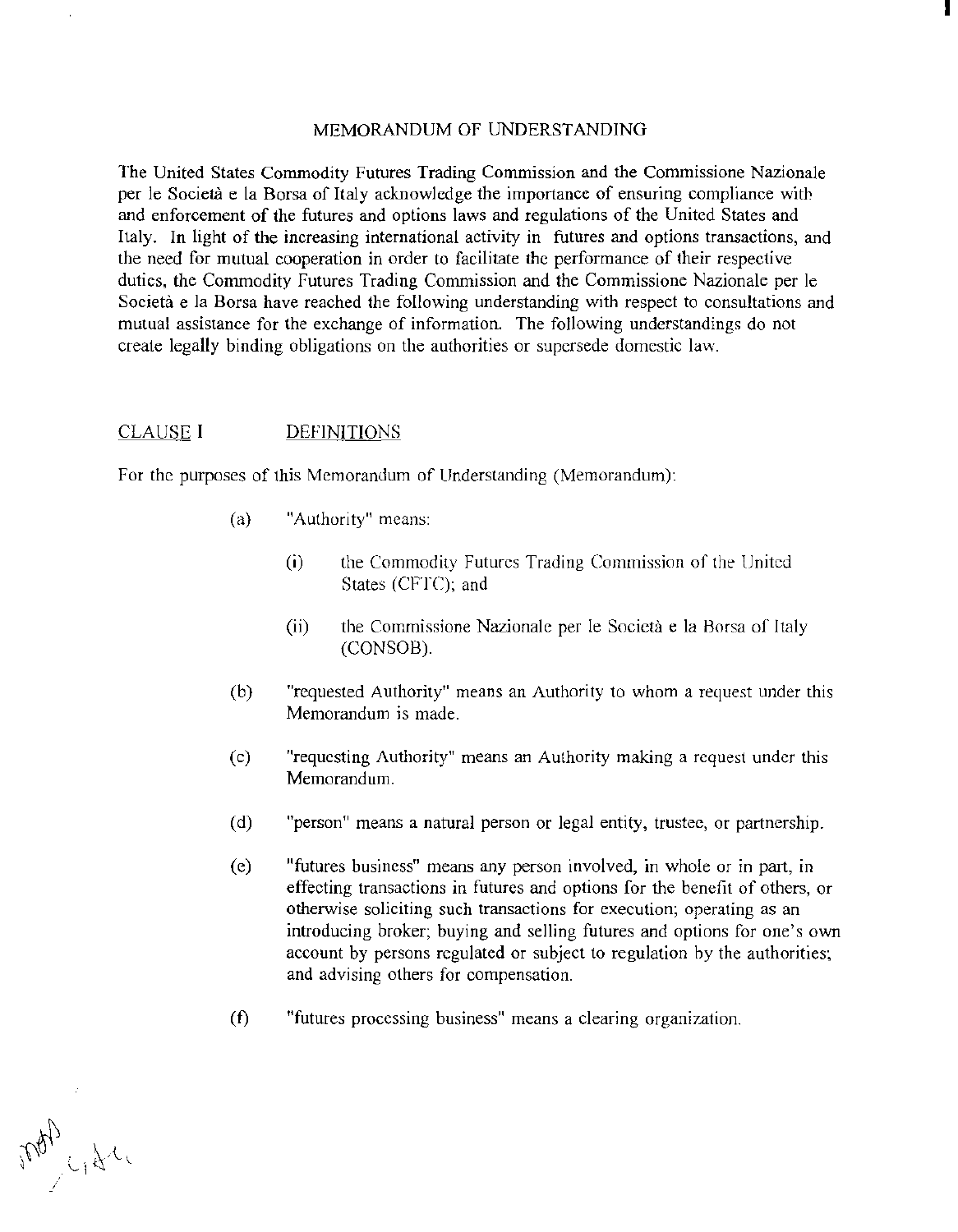(g) "futures transactions" means transactions in futures or options that are regulated or subject to regulation by the Authorities, whether transacted on or subject to the rules of an exchange or market, or over-the-counter; and

I

- (h) "laws or regulations" means:
	- (i) the provisions of the laws, or regulations promulgated thereunder, of the United States and;
	- (ii) the provisions of the laws, or regulations promulgated thereunder, of Italy;

concerning:

- (a) insider trading, misrepresentation or the use of fraudulent, deceptive or manipulative practices in connection with futures or options contracts;
- (b) the duties of persons to comply with reporting requirements;
- (c) the making of a false or misleading statement or any material omission in any application or report made to the Authorities by persons subject to regulation by the Authorities;
- (d) the duties of persons or futures businesses to make full and fair disclosure of information to investors in connection with futures transactions:
- (e) the duties of futures businesses and futures processing businesses pertaining to their financial, operational or other requirements and their duties of fair dealing in the offer and sale of futures and options, the execution of transactions and the conduct of their businesses;
- (f) the financial and other qualifications of those engaged in, or in control of, futures businesses or futures processing businesses regulated or subject to regulation by the Authorities; and
- (g) any other futures or options matters which fall under the jurisdiction of the Authorities.

t: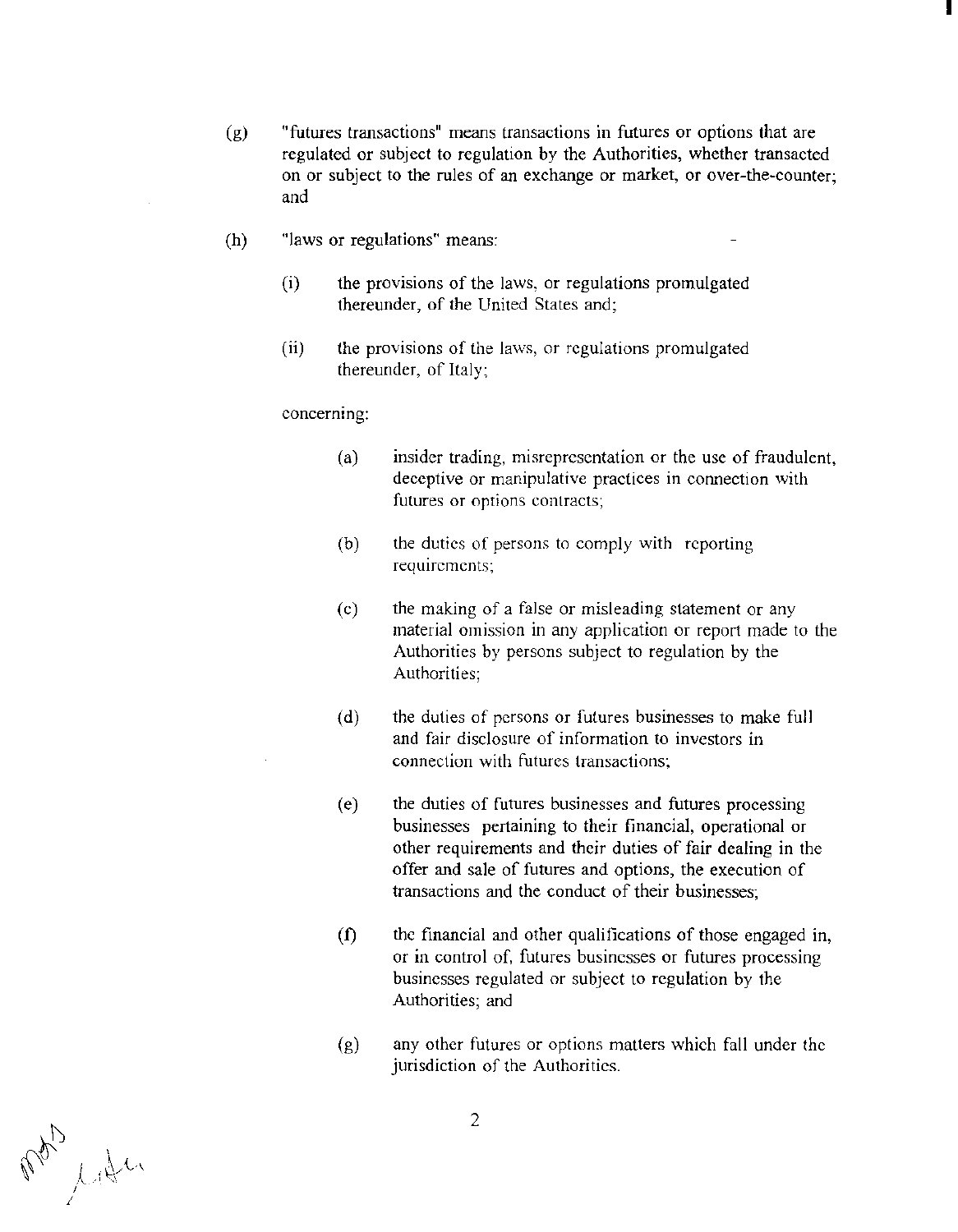# CLAUSE II SCOPE OF ASSISTANCE

1. The requested Authority will provide to the requesting Authority the fullest mutual assistance to the extent permitted by domestic law, within the framework of this Memorandum, in response to any request concerning matters within the jurisdiction of the requesting Authority.

I

2. In order to comply with any request for assistance under this Memorandum, the requested Authority will use all the means provided under the laws of its jurisdiction to investigate a violation of any law or regulation within the jurisdiction of the requesting Authority.

- 3. Assistance available under this Memorandum includes, but is not limited to:
	- (a) providing information in the files of the requested Authority;
	- (b) taking statements of persons; and
	- (c) obtaining documents from persons.

4. The Authorities recognize that they may not in all circumstances possess the legal authority to provide the assistance contemplated in this Memorandum. Subject to such limitation, the Authorities intend to provide or otherwise facilitate the provision of assistance to the full extent permitted by law to accomplish the objectives of this Memorandum.

# CLAUSE Ill GENERAL PRINCIPLES FOR MUTUAL ASSISTANCE FOR THE EXCHANGE OF INFORMATION

l. This Memorandum sets forth a statement of intent of the Authorities regarding the exchange of information between the Authorities.

2. The provisions of this Memorandum do not create binding obligations on the Authorities; do not supersede domestic Jaw; and will not give rise to a right, directly or indirectly, on the part of any person, other than the Authorities, to obtain, suppress or exclude any information or to challenge the execution of a request for assistance under this Memorandum.

where: 3. Assistance under this Memorandum may be denied by the requested Authority

> (a) the request is not in accordance with the provisions set forth in this Memorandum;

of 14m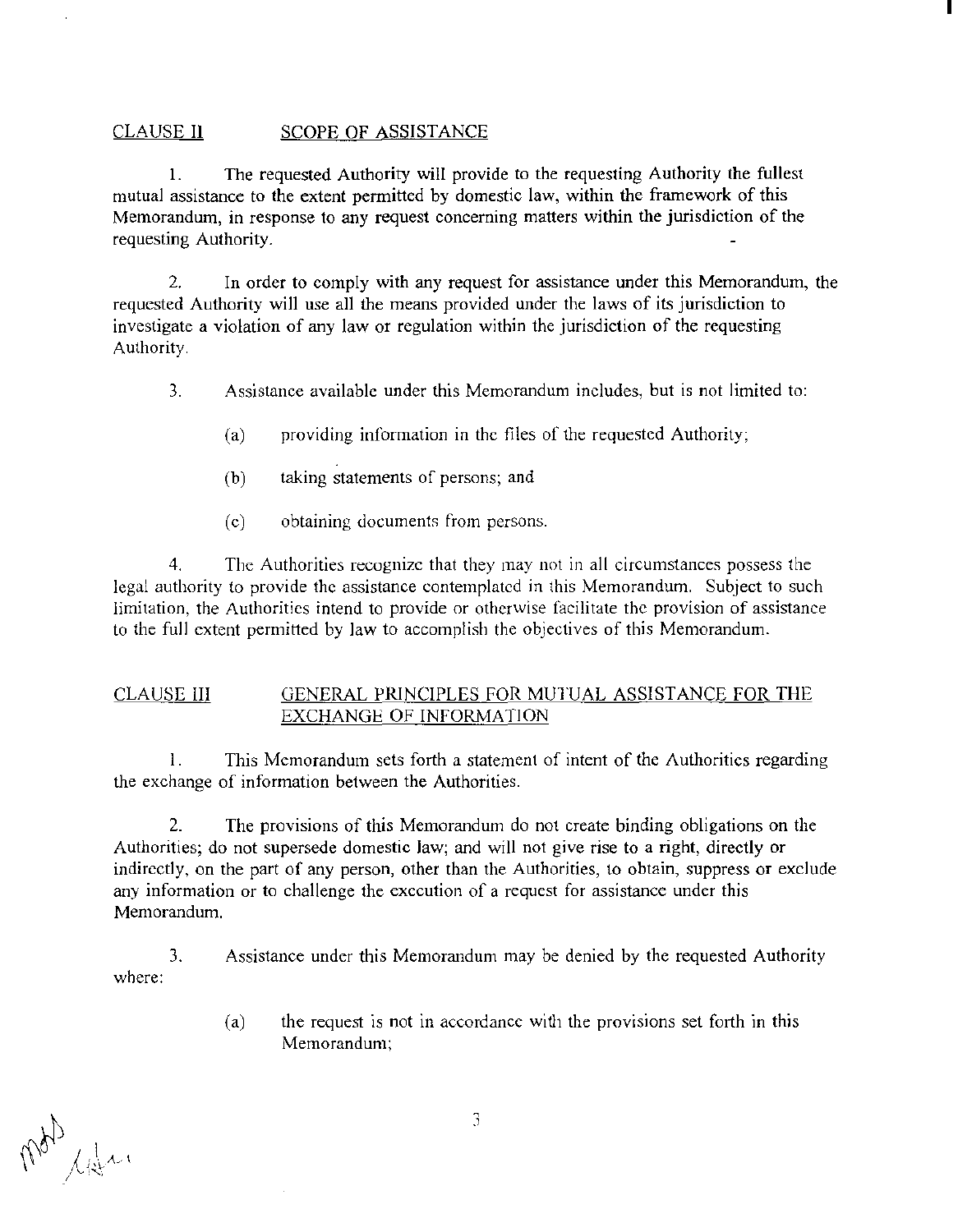(b) the execution of the request would prejudice the sovereignty, security, public interest or public order of the state of the requested Authority;

I

(c) a criminal proceeding has already been initiated in the state of the requested Authority based upon the same facts and against the same persons, or the same persons have already been finally sanctioned on the same charges by the competent Authority, unless the requesting Authority can demonstrate that the relief or sanctions sought in any such proceeding would not be duplicative of any relief or sanctions obtained in the state of the requested Authority.

#### CLAUSE IV REQUESTS FOR ASSISTANCE

1. Requests for assistance are to be made in writing and addressed to the requested Authority's contact officer(s) listed in Appendix A. Requests will be accompanied by a translation into Italian in the case of a request to the CONSOB and into English in the case of a request to the Commodity Futures Trading Commission.

- 2. The request for assistance will specify:
	- (a) the information sought by the requesting Authority;
	- (h) a general description of both the matter which is the subject of the request and the purpose for which the information is sought;
	- (c) the persons or entities suspected by the requesting Authority of possessing the information sought or the places where such information may be obtained, if the requesting Authority is knowledgeable thereof;
	- (d) the laws or regulations pertaining to the matter which is the subject of the request; and
	- (e) the desired time period for the reply and, where appropriate, the urgency thereof.

3. In the event of urgency, requests for assistance and replies to such requests may be transmitted by summary or emergency procedures provided that they are confirmed in the manners prescribed in paragraphs 1 and 2 of this Clause.

pot city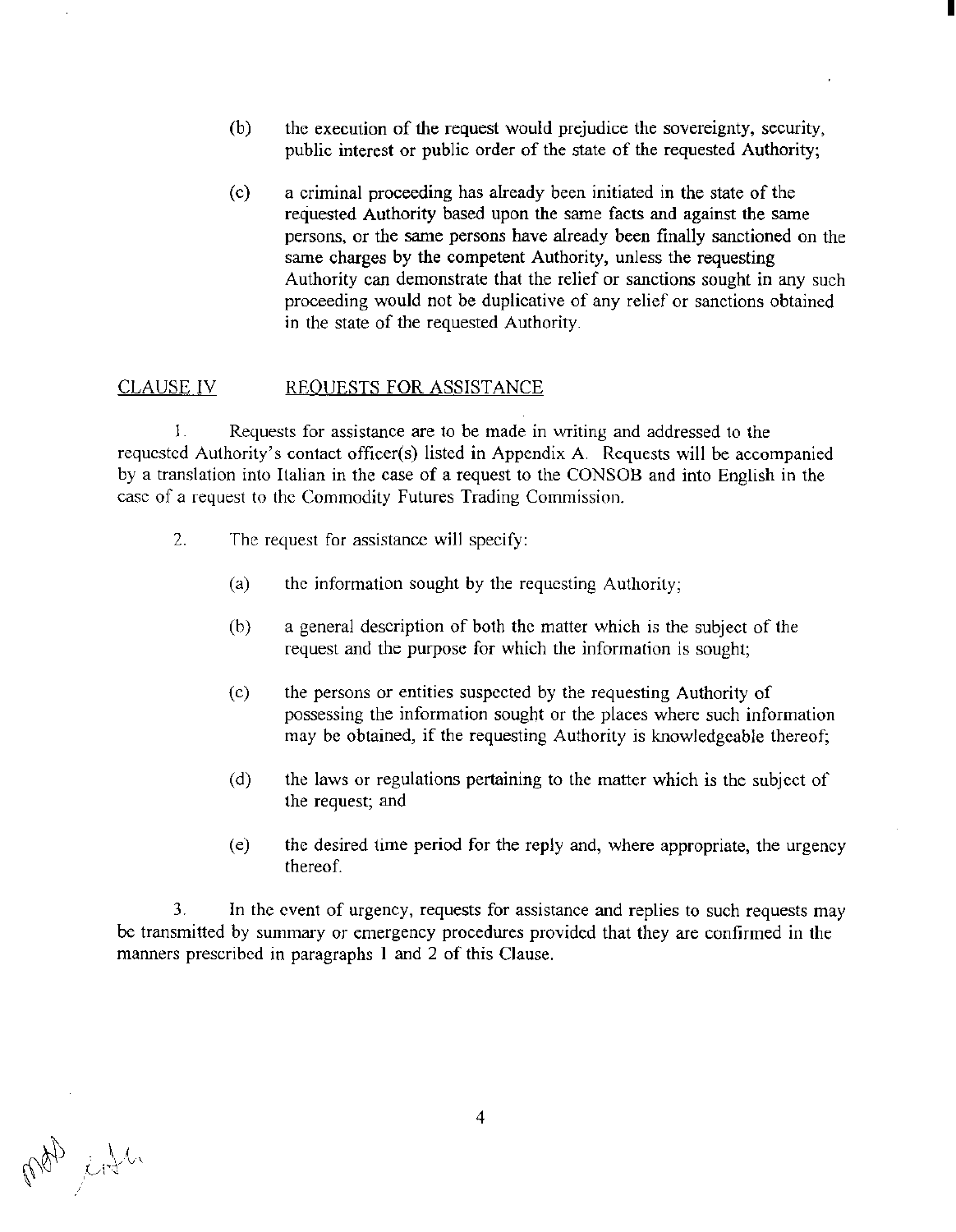#### CLAUSE V EXECUTION OF REQUESTS

1. In making a request for assistance, the requesting Authority may designate the persons whose statement it wishes to be taken.

I

2. A person whose statement is taken pursuant to a request will have. the right to have counsel present during the taking of the statement. Statements will be taken in the same manner and to the same extent as in proceedings in the State of the requested Authority.

3. If the requested Authority consents, representatives designated by the requesting Authority may be present when a statement is taken and may prescribe specific questions to be asked.

4. If the requested Authority consents, a verbatim transcript may be made of the statement.

5. If it appears that responding to a request for assistance under this Memorandum will involve substantial costs being incurred by the requested Authority, the requested Authority and requesting Authority will establish a cost sharing arrangement before continuing to respond to such request for assistance.

# CLAUSE VI PERMISSIBLE USES OF INFORMATION

1. The requesting Authority may use the information furnished solely:

- (a) for purposes stated in the request, including ensuring compliance with or enforcement of the law or regulation specified in the request and related provisions; and
- (b) for purposes within the general framework of the use stated in the request, including conducting a civil or administrative enforcement proceeding, or market surveillance, assisting in a criminal prosecution, or conducting any investigation related thereto for any general charge applicable to the violation of the law, or regulation specified in the request.

2. To use the information furnished for any purpose other than those stated in paragraph I of this Clause, the requesting Authority will first inform the requested Authority of its intention and provide the requested Authority an opportunity to oppose the utilization. If the requested Authority opposes the utilization, the information may be used only under the conditions imposed by the requested Authority. If use of the information is opposed by the

Map light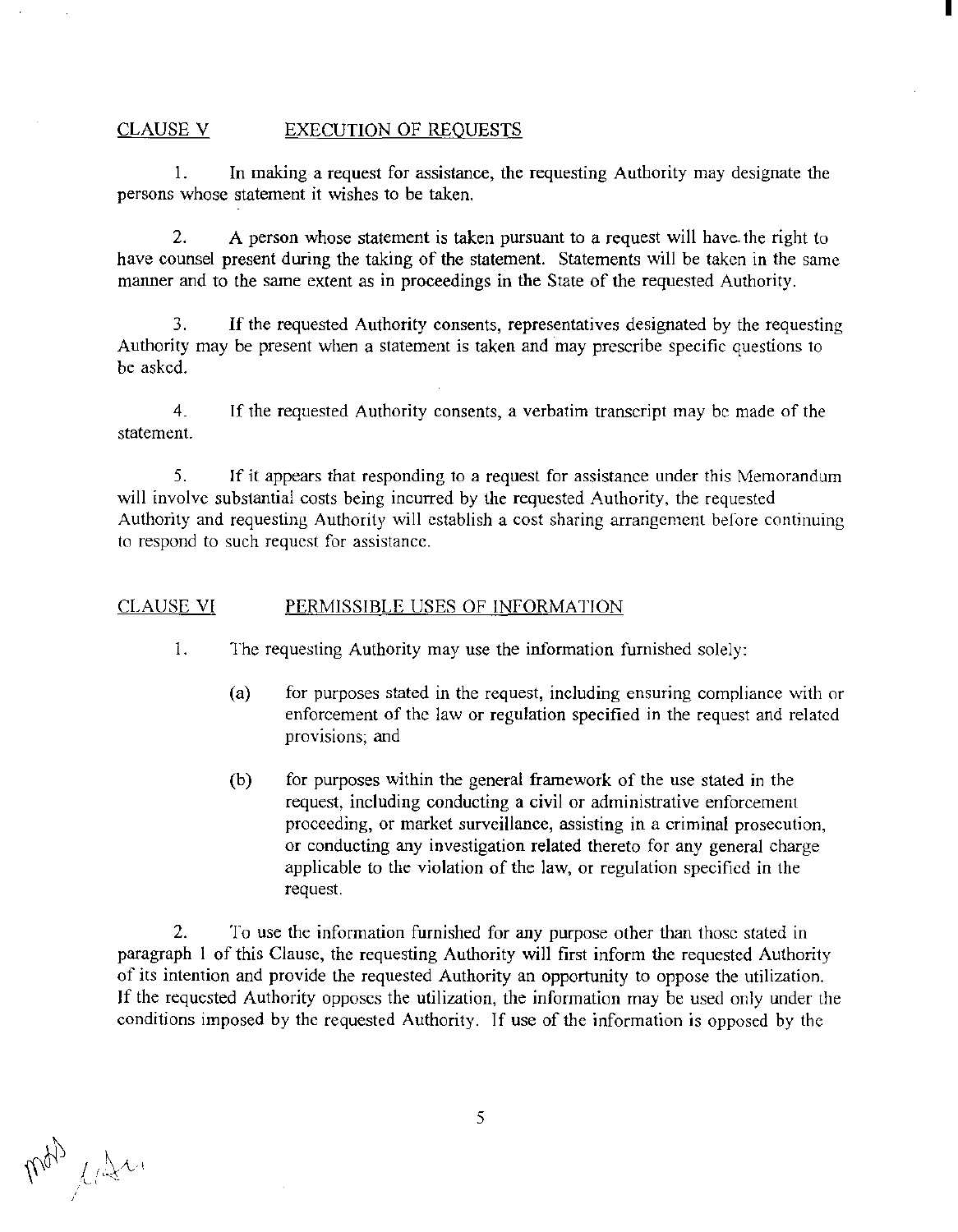requested Authority, the Authorities will consult pursuant to Clause VIII concerning the reasons for the refusal and the circumstances under which use of the information might otherwise be allowed.

I

# CLAUSE VII CONFIDENTIALITY

1. Each Authority will keep confidential, to the extent permitted by law, requests made within the framework of this Memorandum, the contents of such requests, and any other matters arising during the operation of this Memorandum, including consultations between the Authorities.

2. The requesting Authority will keep confidential, to the extent permitted by law, any information received pursuant to this Memorandum, except in the case where the information provided must be disclosed in the course of its use pursuant to Clause VI.

3. The Authorities may, by mutual arrangement, make an exception, to the extent permitted by law, to the principles set forth in paragraphs 1 and 2 above, applicable to each Authority.

# CLAUSE VIII DISPUTES AND CONSULTATIONS

1. The Authorities will keep the operation of this Memorandum under continuous review and will consult with a view to improving its operation and resolving any matters that may arise. In particular, the Authorities will consult upon request in the event of:

- (a) a refusal by one Authority to comply with a request for information on the grounds set forth in paragraph 3 of Clause Ill, or a request to use information on the grounds set forth in paragraph 2 of Clause VI;
- (b) a change in market or business conditions or in the legislation governing matters within the jurisdiction of either Authority, or any difficulty which may make it necessary to amend or extend this Memorandum in order to achieve its purposes; or
- (c) a dispute regarding the meaning of any terms used in this Memorandum.

2. The Authorities may agree on such practical measures as may he necessary to facilitate the implementation of this Memorandum.

in